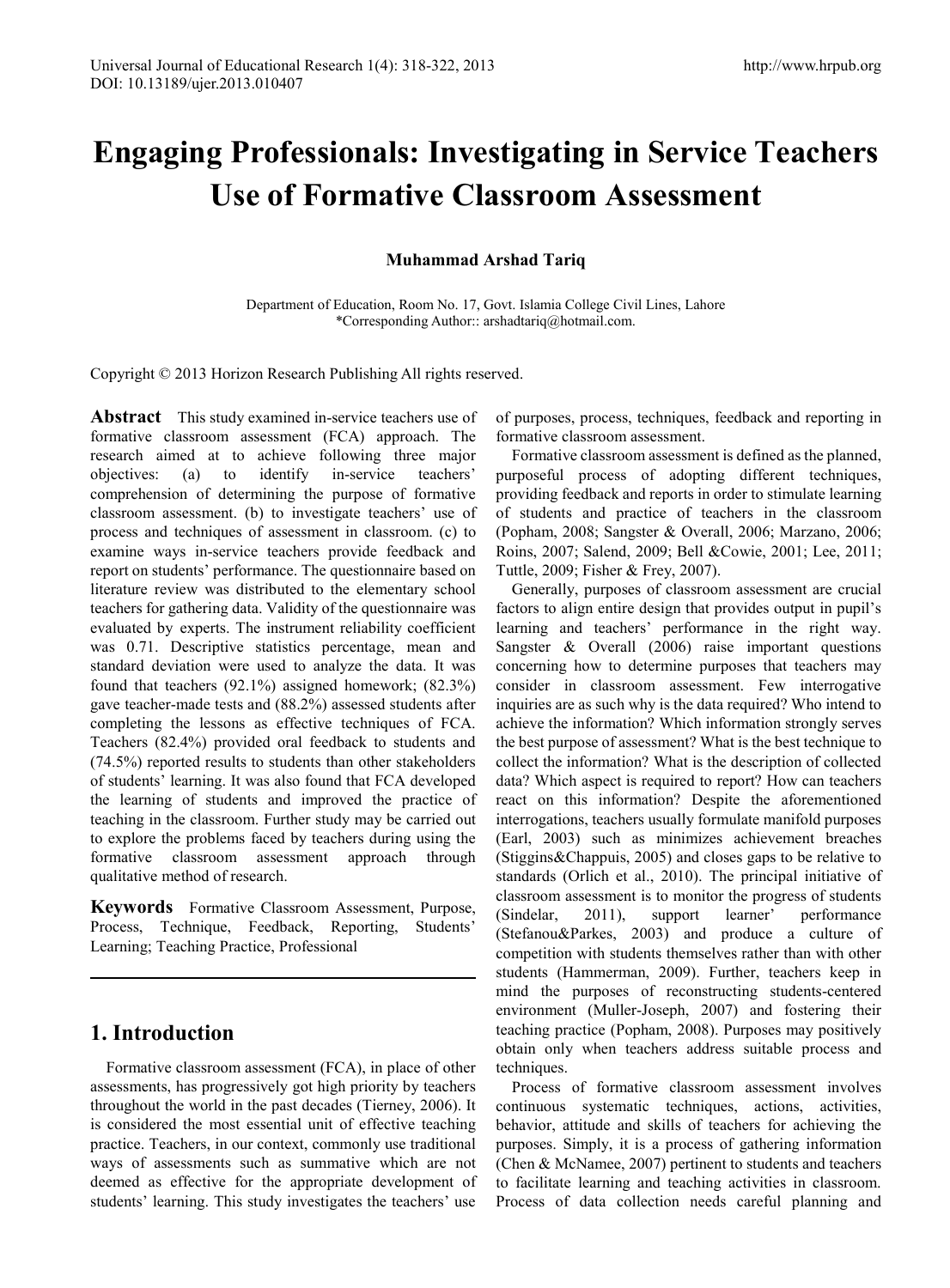preparation of instruments that accumulate the accurate and comprehensive information. The content legitimacy, consistency, evaluation and reflection on instruments require teachers' extraordinary professional dispositions and performance.

Effectively, process of formative classroom assessment may be implemented through using different crucial techniques. FCA techniques include assigning classwork, homework, questioning, quizzes, projects and tests (Kumar, 2013). Particularly teacher made tests comprising essay type questions (ETQs), short answer questions (SAQs), true false questions (TFQs), matching items questions (MIQs), fill in the blanks questions (FBQs) and multiple choice questions (MCQs). Teacher-made tests have been playing an important role in classroom assessment (Salend, 2009) to activate learning process of students. These techniques involve less effort for school personnel to prepare, carry out and score. They are also easily quantifiable (Wright, 2008). Notwithstanding, above techniques teachers use formative assessment before or during the instruction to accelerate the learning of students ((Black & William, 2006; Stiggins et al 2004) Techniques may be futile, if they are not addressed critically how to improve learning and teaching which normally coined as feedback.

Neglecting the element of feedback is similar to demolish the scheme of formative assessment in the classroom. Feedback is a decisive component of teaching and learning activities particularly formative classroom assessment phenomenon. It is generally identified as one-way communication (Askew & Lodge, 2000) which is a narrow concept of feedback. Actually, it is a two-way communication from teacher to student and student to teacher. Feedback pinpoints the gaps between present-day and preferred performance. It has many dimensions such as period, extent, method and addressees (Brookhart, 2008). Effective feedback may include oral feedback and written feedback which are two commonly used approaches in formative classroom assessment. Oral feedback is a type in which teachers facilitate students' learning problems by offering some suitable suggestions how to tackle learning difficulties. Truly, it is on the spot comments to stimulate the students for reviewing their work and make suitable modifications. The written feedback is teachers' critical comments on students' assignment in writing. Whatever the modalities of feedback, the comments should be clear, logical and encouraging for students concentrating both positive and negative aspects of students' work. Written feedback may also take the shape of reporting.

Reporting in relation to students' progress is highly effective when the decisions are informed to parents (Barone, & Taylor, 2007; Anisworth&Viegut, 2006) and particularly pupils for self-evaluation (Brookhart, 2011). The information is generally reported as progress reports, report cards, and spreadsheet data in narration (Barone, & Taylor, 2007). Reporting is presented to students, parents, colleagues and peers to involve other stakeholders to support learning of students in the classroom.

Regarding this research, it encompasses to organize formative classroom assessment components like purpose, process, techniques, feedback and reporting. It also focused on investigating in-service teachers use of formative classroom assessment. This research aimed at to achieve the following three major objectives: (a) to identify in-service teachers' comprehension of determining the purpose of formative classroom assessment. (b) to investigate teachers' use of process and techniques of assessment in classroom. (c) to examine ways in-service teachers provide feedback and report on students' performance. This study may construct insights for in-service teachers to improve the knowledge, skills and values with reference to formative classroom assessment at elementary level.

# **2. Method**

#### **2.1. Participants and Context**

The sample comprised of 51 elementary school teachers from which thirty four male and seventeen femalewho were teaching in the city district headquarters public schools. Mostly teachers possessed MA/MSc (70.5%) academic qualification and B.Ed/M.Ed (80.4%) professional qualification. There were ESTs (66.7%) and PSTs (33.3%) teachers participated to respond their views about formative classroom assessment in this inquiry. The participants teaching experience ranged from 1 to 15 years. Further, this study was delimited to the city public schools of Nankana Sahib, district in Punjab, Pakistan.

#### **2.2. Instrument**

It was survey research in nature. It gathered data through the questionnaire. The questionnaire was developed on the basis of literature review. It was comprised twenty items. Moreover, it was subdivided into three sections such as purpose (four item), process and techniques (twelve items), and feedback and reporting (four items) of formative classroom assessment. Teachers responses were obtained on employing the 5-point Likert scale ranging from 0 (never) to (frequently) 5. Only positive items were included in the questionnaire to facilitate teachers to easily comprehend the items in other language. Validity was ensured through experts' review of the tool. The internal consistency reliability coefficient was  $(r = 0.71)$  measured by Cronbach' alpha in SPSS 16 version. The researchers personally collected data from teachers. Consent was already taken to participate in this study. The rate of return of questionnaire was 100%.

## **3. Results**

The descriptive statistics were used to analyze the data through SPSS software. The results are shown in the tables as: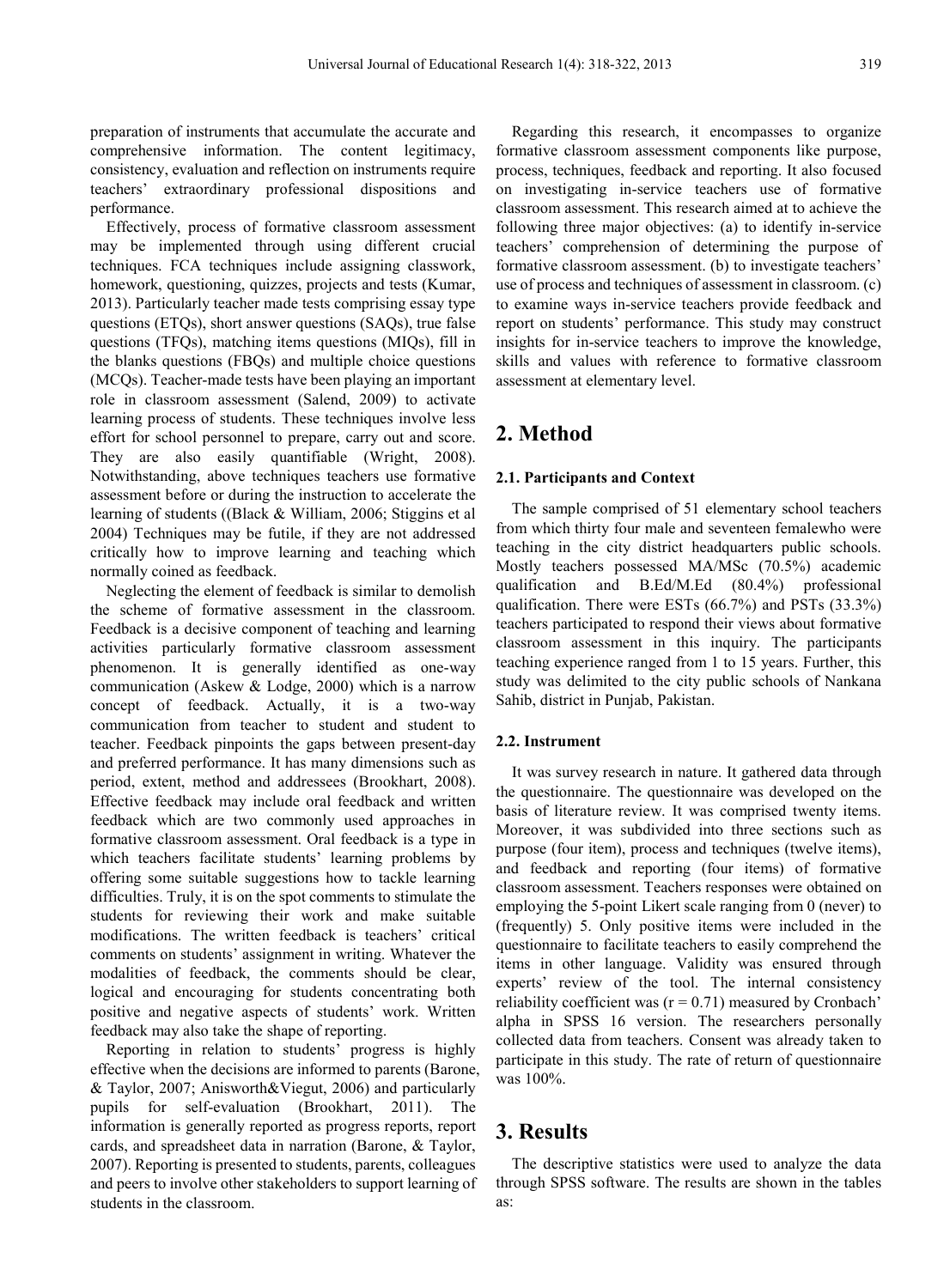#### **3.1. The Purposes of Formative Classroom Assessment**

Percentage, mean and standard deviation were employed to point out teachers' use of determining the purpose of formative classroom assessment. Table 1.1 presents means and standard deviation of teachers use of multiple purpose in the formative classroom assessment.

Table 1.1 shows that teachers (88.3%) determine the purposes to improve students' learning, teachers (78.4%) define the purpose to improve their teaching practice, teachers (58.93%) narrate the purpose to compete students themselves rather than other pupils and teachers (54.9%) describe the purpose to close gaps of learning relative to standards in formative classroom assessment. The mean

value also displays that teachers mostly determine the purposes for improving students learning (4.47) and their teaching practice (4.06). So, it was concluded that teachers determine manifold purposes of formative classroom assessment.

### **3.2. The Process and Techniques of Formative Classroom Assessment**

Percentage, mean and standard deviation were employed to highlight teachers' use of process and techniques of assessment in classroom. Table 1.2 presents means and standard deviation highlight teachers' use of process and techniques of assessment in classroom.

**Table 1.1.** Counts, percentage, means and standard deviation of teachers' responses regarding the purpose of FCA

| Statement                                        | Frequently   | Often        | Sometimes    | Seldom     | Never       | Mean | Std. Deviation |
|--------------------------------------------------|--------------|--------------|--------------|------------|-------------|------|----------------|
| Improve students' learning                       | $31(60.8\%)$ | 14(27.5%)    | $5(9.8\%)$   | $(2.0\%)$  | $0(0.0\%)$  | 4.47 | 0.76           |
| Improving teaching practice                      | $15(29.4\%)$ | $25(49.0\%)$ | $10(19.6\%)$ | $(2.0\%)$  | $0(0.0\%)$  | 4.06 | 0.75           |
| Compete themselves rather<br>than other students | $11(21.6\%)$ | $19(37.3\%)$ | $16(31.4\%)$ | $2(3.9\%)$ | $3(5.9\%)$  | 3.65 | 1.05           |
| Close gaps of learning<br>relative to standards  | $8(15.7\%)$  | $20(39.2\%)$ | $13(25.5\%)$ | $2(3.9\%)$ | $8(15.7\%)$ | 3.35 | 1.26           |

|  | Table 1.2. Counts, percentage, means and standard deviation of teachers' responses concerning process & techniques of FCA |  |  |
|--|---------------------------------------------------------------------------------------------------------------------------|--|--|
|  |                                                                                                                           |  |  |

| Statement                                        | Frequently   | Often        | Sometimes    | Seldom     | Never       | Mean | Std.<br>Deviation |
|--------------------------------------------------|--------------|--------------|--------------|------------|-------------|------|-------------------|
| Assess through assigning<br>homework             | $27(52.9\%)$ | $20(39.2\%)$ | $3(5.9\%)$   | $1(2.0\%)$ | $0(0.0\%)$  | 4.43 | 0.70              |
| After completing the lesson                      | $25(49.0\%)$ | $20(39.2\%)$ | $5(9.8\%)$   | $0(0.0\%)$ | $1(2.0\%)$  | 4.33 | 0.81              |
| Tests/papers                                     | $22(43.1\%)$ | $20(39.2\%)$ | $8(15.7\%)$  | $1(2.0\%)$ | $0(0.0\%)$  | 4.24 | 0.79              |
| During lesson                                    | $25(49.0\%)$ | $17(33.3\%)$ | $6(11.6\%)$  | $1(2.0\%)$ | $2(3.9\%)$  | 4.22 | 1.00              |
| Making tests themselves                          | $17(33.3\%)$ | $24(47.1\%)$ | $9(17.6\%)$  | $0(0.0\%)$ | $1(2.0\%)$  | 4.10 | 0.83              |
| Draw performance objectives                      | $12(23.5\%)$ | $24(47.1\%)$ | 13(25.5%)    | $2(3.9\%)$ | $0(0.0\%)$  | 3.90 | 0.80              |
| Pupils are assessed their learning<br>themselves | $11(21.6\%)$ | $24(47.1\%)$ | $15(29.4\%)$ | $0(0.0\%)$ | $1(2.0\%)$  | 3.86 | 0.82              |
| Involve students in assessment                   | $17(33.3\%)$ | $18(35.3\%)$ | $10(19.6\%)$ | $0(0.0\%)$ | $6(11.8\%)$ | 3.78 | 1.25              |
| At the start of lesson                           | $15(29.4\%)$ | $16(31.4\%)$ | 13(25.5%)    | $1(2.0\%)$ | $6(11.8\%)$ | 3.65 | 1.26              |
| <b>Ouizzes</b>                                   | $5(9.8\%)$   | $20(39.2\%)$ | $24(47.1\%)$ | $2(3.9\%)$ | $0(0.0\%)$  | 3.55 | 0.73              |
| Projects                                         | $8(15.7\%)$  | $18(35.3\%)$ | $20(39.2\%)$ | $3(5.9\%)$ | $2(3.9\%)$  | 3.53 | 0.96              |
| Peers                                            | $4(7.8\%)$   | 19(37.3%)    | 19(37.3%)    | $5(9.8\%)$ | $4(7.8\%)$  | 3.27 | 1.02              |

**Table 1.3.** Counts, percentage, means and standard deviation of teachers' responses about feedback and reporting of FCA

| Statement                  | Frequently   | Often        | Sometimes    | Seldom     | Never      | Mean | Std. Deviation |
|----------------------------|--------------|--------------|--------------|------------|------------|------|----------------|
| Written                    | $22(43.1\%)$ | 17 (33.3%)   | $(17.6\%)$   | $2(3.9\%)$ | $(2.0\%)$  | 4.12 | 0.97           |
| Oral                       | $19(37.3\%)$ | $23(45.1\%)$ | $3(5.9\%)$   | $4(7.8\%)$ | $2(3.9\%)$ | 4.04 | 1.05           |
| to parents                 | $18(35.3\%)$ | 17 (33.3%)   | $15(29.4\%)$ | $0(0.0\%)$ | $(2.0\%)$  | 4.00 | 0.91           |
| Inform results to students | $21(41.2\%)$ | 17 (33.3%)   | 7(13.7%)     | $1(2.0\%)$ | $5(9.8\%)$ | 3.94 | 1.24           |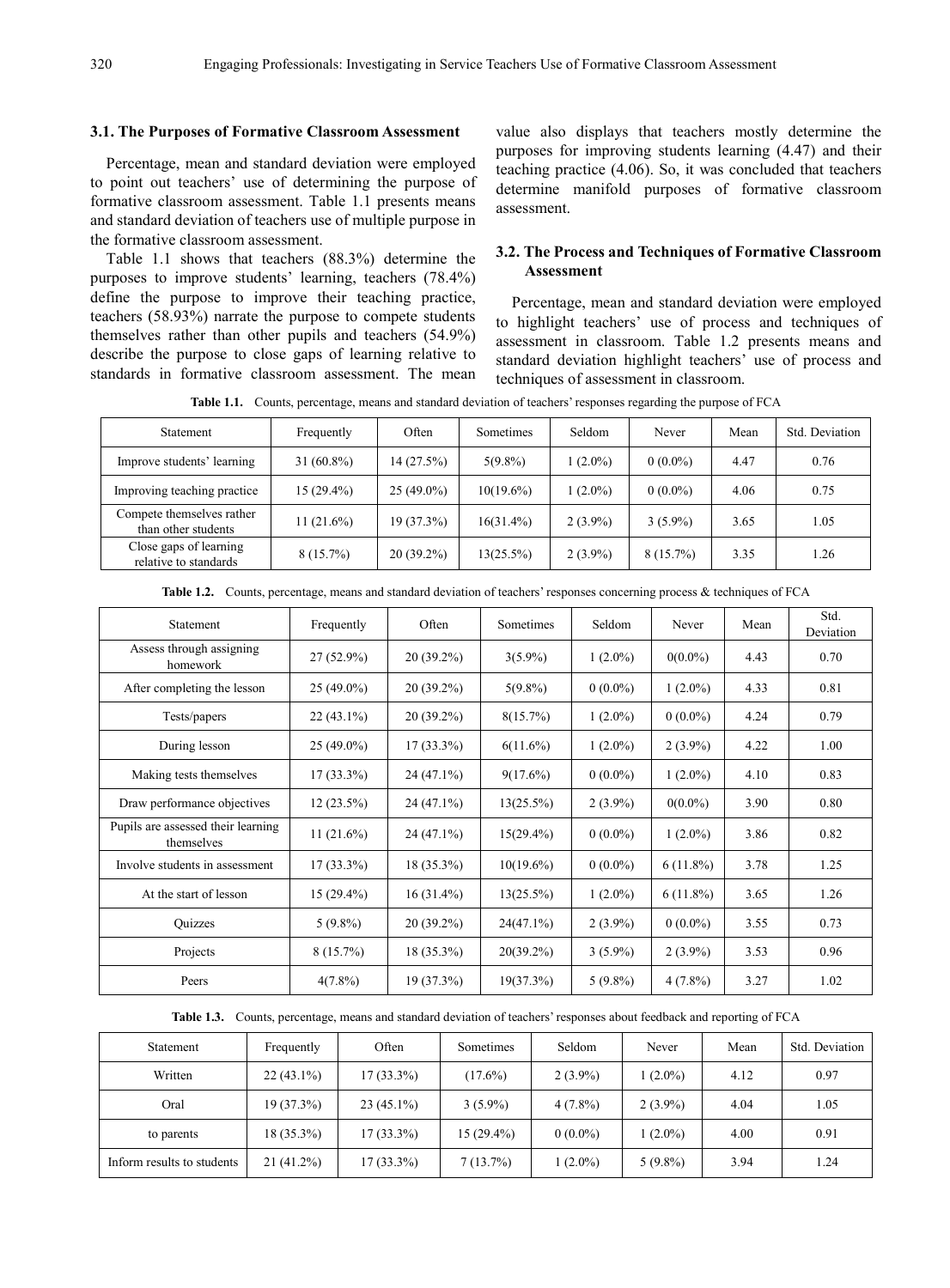Table 1.2 shows that teachers (70.6%) draw performance objectives, teachers (92.1%) perform the FCA technique of assigning homework, teachers (82.3%) take tests, teachers (51%) utilize the technique of assigning the projects, teachers (49%) employ quizzes as the techniques of FCA. Teachers (60.8%) assess students in the inauguration sessions, (82.3%) during the lesson, and (88.2%) after completing the lessons. Moreover, teachers (80.4%) made tests to assess their students' progress in learning. In addition to involving students in the assessment, teachers (68.6%) involve students and teachers (68.7%) provide opportunities for students to assess their own improvement and teachers (42.1%) provide chance to peer involvement in the process of techniques of formative classroom assessment. The mean values of homework assignments (4.43), tests (4.24) and after the lesson (4.33) are prominent in the techniques of formative classroom assessment. But teachers may improve students' learning through giving appropriate place of other techniques. So, it was concluded that teachers had carried out the process and applied different techniques of formative classroom assessment.

### **3.3. The Provision of Feedback and Reporting of Formative Classroom Assessment**

Percentage, mean and standard deviation were performed to identify ways teachers provided feedback and report on students' performance. Table 1.3 presents means and standard deviation of the ways teachers provide feedback and report on students' performance.

Table 1.3 shows that teachers (82.4%) provide oral feedback to students. Likewise, teachers (76.4%) deliver written feedback to pupils. The mean value of written feedback displays that it was teachers most used style of feedback. Teachers (74.5%) inform results to students only and (68.6%) give information to parents while they report students' progress. The mean values exhibits that they prefer presenting reports to parents (4.00) rather than students (3.94). So, it was concluded that teachers provided feedback and report the activities of formative classroom assessment.

## **4. Discussion**

This study found out teachers use of formative classroom assessment. The main objectives of the study were: (a) to identify in-service teachers' comprehension of determining the purpose of formative classroom assessment. (b) to investigate teachers' use of process and techniques of assessment in classroom. (c) to examine ways in-service teachers provide feedback and report on students' performance. The data was collected through the questionnaire which was validated by experts and had 0.71 internal consistency coefficient. The techniques such as the percentage, mean and standard deviation was employed to analyze the data.

The results displayed that teachers determined variety of

purposes, particularly, to enhance the current level of achievement of their pupils in the classroom. This finding was corresponded with Sangster & Overall (2006) that formative assessment should have a purpose.

Process of assessment is another factor which is indispensable. The preparation, selection of assessment instruments, content validity of tools, evaluation and critical reflection are the main elements in classroom assessment. The phase of assessment process needs very careful skills for meeting the requirements of this phase of assessment.

Embracing the techniques of assessment is a hard task for teachers but it supports teachers to stimulate accomplishments of students. So, teachers specifically enhance their values with respect to utilize the techniques of assessment in the classroom practice. Teachers also applied different techniques of formative classroom assessment as assigning homework and tests while assessed pupils during and after completing lessons. It was harmonized with Brookhart (2011) formative assessment was used before and during instruction to find out how they were progressing. The teachers' responses indicated that they assessed students by making tests themselves. The essential technique of formative classroom assessment is to involve pupils in this process. Teachers' positively displayed consent towards involving students in the assessment process. This result is partially agreed with Webb & Jones (2009) that pupils took extra responsibility for their own learning and assisting themselves in assessing their learning. The most crucial area in formative classroom assessment is feedback provision. Teachers provided oral and written feedback to pupils. This finding agreed with the results of Mendez  $& Cruz(2012)$  that teachers commonly have affirmative view of oral corrective feedback. Reporting of assessment also improves students learning and makes teachers accountable for their teaching outcomes.

An empirical study found out that teachers responded formative classroom assessment hard to value and apply (Daws& Singh, 1999) but it was a time that this concept was not entirely cleared. Quite the opposite, teachers found that they frequently utilized formative assessment because it was reliable source of improving students' learning in the classroom.

The findings of current research may be useful for teachers teaching at the elementary level to improve teaching practice and learning of students in the classroom.

Further study may be carried out to explore the problems faced by teachers during using formative classroom assessment approach through qualitative method of research.

# **REFERENCES**

**[1]** Anisworth, L., &Viegut, D. (2006). Common formative assessments: How to connect standard-based instruction & assessment. Thousand Oakes, CA: Corwin.